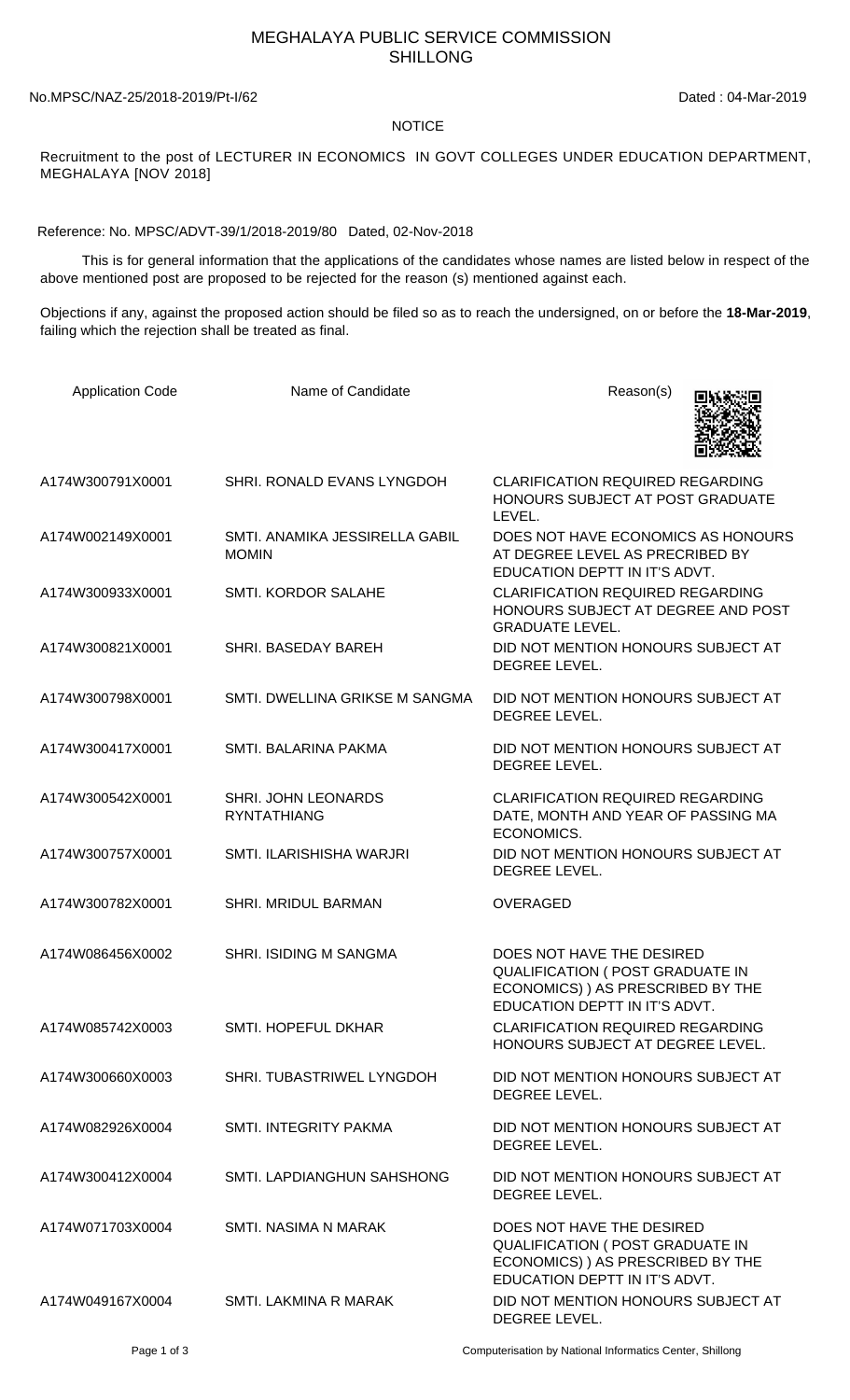| <b>Application Code</b> | Name of Candidate                                | Reason(s)                                                                                                                                  |
|-------------------------|--------------------------------------------------|--------------------------------------------------------------------------------------------------------------------------------------------|
| A174W036964X0005        | <b>SMTI. TEGILCHI R MARAK</b>                    | DOES NOT HAVE THE DESIRED<br><b>QUALIFICATION ( POST GRADUATE IN</b><br>ECONOMICS) ) AS PRESCRIBED BY THE<br>EDUCATION DEPTT IN IT'S ADVT. |
| A174W073799X0005        | SHRI. BRIAN DILRAK G MOMIN                       | DOES NOT HAVE THE DESIRED<br><b>QUALIFICATION ( POST GRADUATE IN</b><br>ECONOMICS) ) AS PRESCRIBED BY THE<br>EDUCATION DEPTT IN IT'S ADVT. |
| A174W046105X0005        | SHRI. ADRIAN KITKUPAR LANGSTIEH                  | DID NOT MENTION HONOURS SUBJECT AT<br>DEGREE LEVEL.                                                                                        |
| A174W101026X0006        | SHRI. LAMPHRANG SAVIO SHABONG                    | DOES NOT HAVE THE DESIRED<br><b>QUALIFICATION ( POST GRADUATE IN</b><br>ECONOMICS) ) AS PRESCRIBED BY THE<br>EDUCATION DEPTT IN IT'S ADVT. |
| A174W081695X0006        | SMTI. BALATNGENBIANG MUKHIM                      | DOES NOT HAVE THE DESIRED<br>QUALIFICATION ( POST GRADUATE IN<br>ECONOMICS) ) AS PRESCRIBED BY THE<br>EDUCATION DEPTT IN IT'S ADVT.        |
| A174W049226X0006        | <b>SHRI. CHEKAM CH MARAK</b>                     | DOES NOT HAVE THE DESIRED<br>QUALIFICATION ( POST GRADUATE IN<br>ECONOMICS) ) AS PRESCRIBED BY THE<br>EDUCATION DEPTT IN IT'S ADVT.        |
| A174W071044X0007        | SHRI. SHININGSTAR NONGSTENG                      | DID NOT MENTION HONOURS SUBJECT AT<br>DEGREE LEVEL.                                                                                        |
| A174W023012X0008        | <b>SHRI, KITBOK PASSAH</b>                       | DID NOT MENTION HONOURS SUBJECT AT<br>DEGREE LEVEL.                                                                                        |
| A174W085397X0009        | SHRI, BABITDOR DAVIO R<br><b>DORPHANG</b>        | <b>CLARIFICATION REQUIRED REGARDING</b><br>HONOURS SUBJECT AT DEGREE LEVEL.                                                                |
| A174W087069X0009        | SHRI. DAWNTO JINGJANG R<br><b>SANGMA</b>         | <b>CLARIFICATION REQUIRED REGARDING</b><br>HONOURS SUBJECT AT POST GRADUATE<br>LEVEL.                                                      |
| A174W021665X0009        | SMTI. LAMSUKLIN DIENGDOH                         | DOES NOT HAVE THE DESIRED<br>QUALIFICATION ( POST GRADUATE IN<br>ECONOMICS) ) AS PRESCRIBED BY THE<br>EDUCATION DEPTT IN IT'S ADVT.        |
| A174W066485X0009        | SMTI. CHANDRIKA MANDA SANGMA                     | <b>CLARIFICATION REQUIRED REGARDING</b><br>HONOURS SUBJECT AT POST GRADUATE<br>LEVEL.                                                      |
| A174W008404X0010        | SMTI. MERCYFUL MARY SIANGSHAI                    | DOES NOT HAVE ECONOMICS AS HONOURS<br>AT DEGREE LEVEL AS PRECRIBED BY<br>EDUCATION DEPTT IN IT'S ADVT.                                     |
| A174W027908X0013        | <b>SHRI. ADONI SHILTON</b><br><b>KHARLYNGDOH</b> | DID NOT MENTION HONOURS SUBJECT AT<br>DEGREE LEVEL.                                                                                        |
| A174W086424X0013        | SHRI. TITUS M. MARAK                             | DOES NOT HAVE THE DESIRED<br>QUALIFICATION ( POST GRADUATE IN<br>ECONOMICS) ) AS PRESCRIBED BY THE<br>EDUCATION DEPTT IN IT'S ADVT.        |
| A174W064505X0013        | SHRI. FIRSTERMAN RYNTATHIANG                     | DID NOT MENTION HONOURS SUBJECT AT<br>DEGREE LEVEL.                                                                                        |
| A174W074349X0013        | SMTI. MINAKSHI KHANDA                            | <b>CLARIFICATION REQUIRED REGARDING</b><br>HONOURS SUBJECT AT POST GRADUATE<br>LEVEL.                                                      |
| A174W036618X0014        | SMTI. CAREDALIN KHARBHIH                         | DOES NOT HAVE THE DESIRED<br>QUALIFICATION ( POST GRADUATE IN<br>ECONOMICS) ) AS PRESCRIBED BY THE<br>EDUCATION DEPTT IN IT'S ADVT.        |
| A174W038663X0015        | SHRI. TRADY SINGKAM DALBOT<br><b>SHIRA</b>       | DOES NOT HAVE THE DESIRED<br><b>QUALIFICATION ( POST GRADUATE IN</b><br>ECONOMICS) ) AS PRESCRIBED BY THE<br>EDUCATION DEPTT IN IT'S ADVT. |